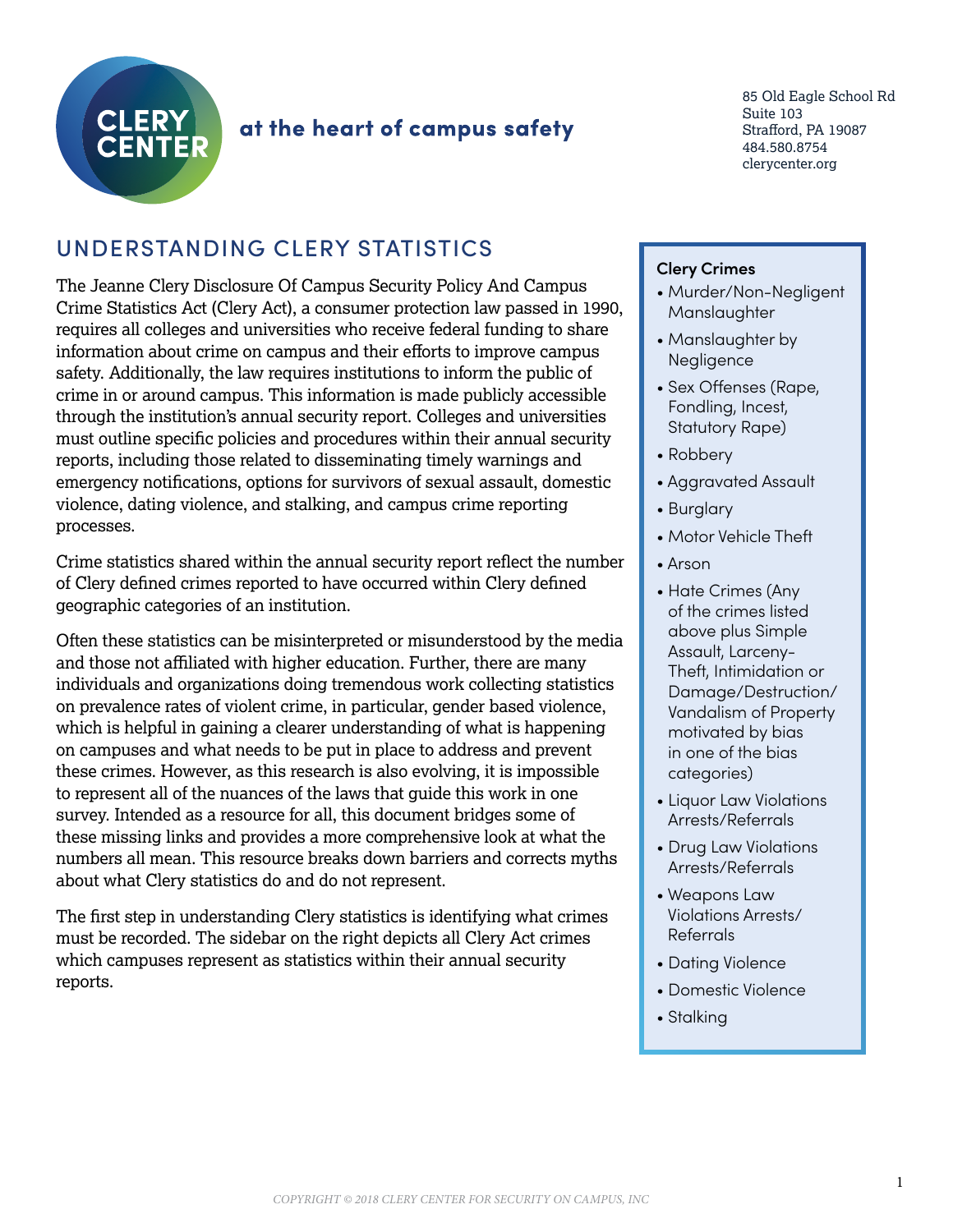# WHO IS A CAMPUS SECURITY AUTHORITY?

- A campus police department or a campus security department of an institution
- Any individual or individuals who have responsibility for campus security but who do not constitute a campus police department or a campus security department
- Any individual or organization specified in an institution's statement of campus security policy as an individual or organization to which students and employees should report criminal offenses
- An official of an institution who has significant responsibility for student and campus activities, including, but not limited to, student housing, student discipline and campus judicial proceedings. An official is defined as any person who has the authority and the duty to take action or respond to particular issues on behalf of the institution

#### **Examples:**

- A dean of students who oversees student housing, a student center or student extracurricular activities
- A director of athletics, a team coach or a faculty advisor to a student group
- A student resident advisor or assistant or a student who monitors access to dormitories
- A coordinator of Greek affairs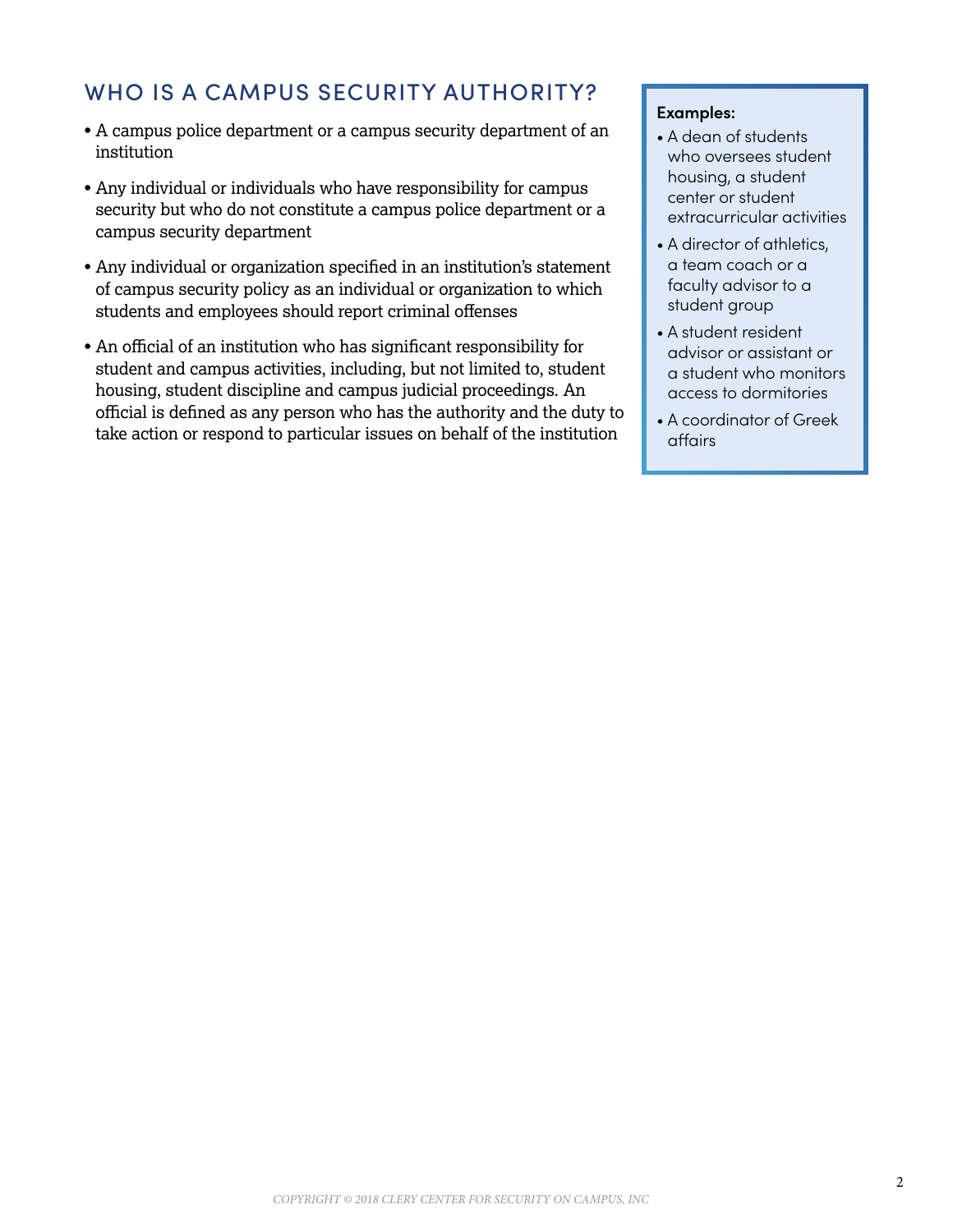# CLERY GEOGRAPHY

## **On-Campus:**

*As defined by the Clery Act (U.S. Dept. of Education, Office of Postsecondary Education, 2016, 2-2) :*

- Any building or property owned or controlled by an institution within the same reasonably contiguous geographic area and used by the institution in direct support of, or in a manner related to, the institution's educational purposes, including residence halls; and
- Any building or property that is within or reasonably contiguous to paragraph (1) of this definition, that is owned by the institution but controlled by another person, is frequently used by students, and supports institutional purposes (such as a food or other retail vendor).

**In plain language:** An institution's core, main campus.

## **Noncampus:**

*As defined by the Clery Act (U.S. Dept. of Education, Office of Postsecondary Education, 2016, 2-18) :*

- Any building or property owned or controlled by a student organization that is officially recognized by the institution; or
- Any building or property owned or controlled by an institution that is used in direct support of, or in relation to, the institution's educational purposes, is frequently used by students, and is not within the same reasonably contiguous geographic area of the institution.

**In plain language:** Noncampus properties are those that are not contiguous to the core campus but are used by students for the educational purposes of the institution. Noncampus does not mean "off campus"; it refers to specific properties owned or controlled by the campus or by a student organization officially recognized by the campus. Noncampus does not automatically refer to all surrounding neighborhoods of a college campus, nor does it include all properties that students happen to rent.

## **Public Property:**

*As defined by the Clery Act (U.S. Dept. of Education, Office of Postsecondary Education, 2016, 2-11):*

• Public property immediately adjacent to, within, or surrounding one's on-campus geography.

**In plain language:** The public property that immediately borders and is accessible from the campus. (For many institutions, this is the public sidewalk that borders the campus, the public street, and the public sidewalk on the other side of the street.) It also includes public property within the core campus.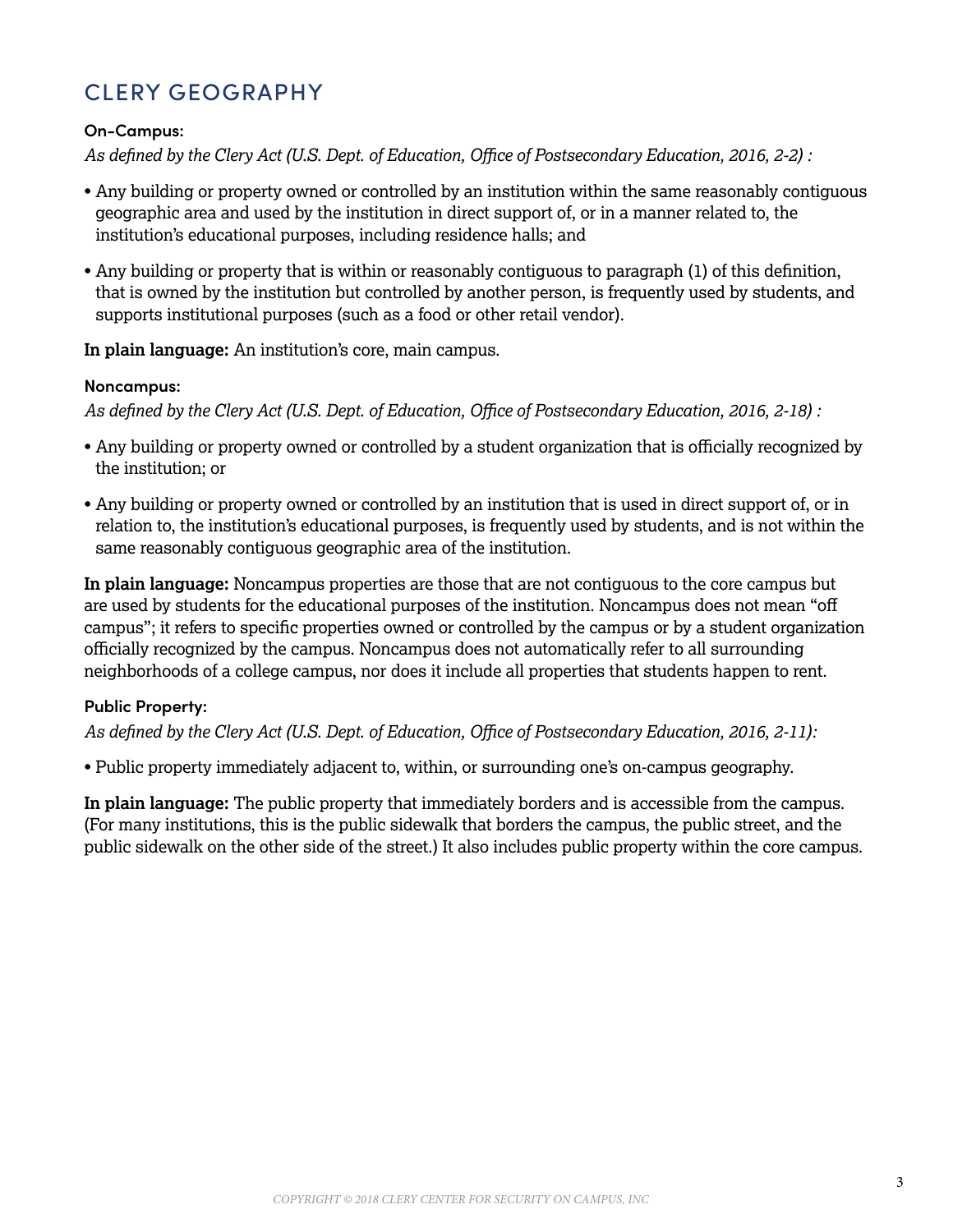## WHAT CLERY NUMBERS DO AND DO NOT SAY

- Statistics compiled for the annual security report and shared with the Department of Education DO INCLUDE those reported to the "campus security authorities" described above, such as campus police or security, a coach, an advisor to a student group, or a dean of students.
- These statistics DO INCLUDE incidents documented by resident assistants of students violating campus policies that are also violations of laws captured under Clery.
- These statistics DO INCLUDE all reports to campus security authorities of Clery crimes that occurred within Clery geography, regardless of whether the individual reporting was a member of the campus community.
- These statistics DO INCLUDE all reports to campus security authorities of Clery crimes that occurred within Clery geography, regardless of whether the person chose to move forward with the criminal justice or campus disciplinary process.
- These statistics DO NOT always represent incidents shared with confidential resources on campus such as a counseling center. Pastoral and professional counselors are exempt from Clery reporting, although many institutions have procedures encouraging pastoral and professional counselors, if and when they deem it appropriate, to inform the persons they are counseling of any procedures to report crimes on a voluntary, confidential basis.
- These statistics DO NOT include incidents that were not reported to the institution.
- These statistics DO NOT reflect incidents reported that occurred in areas that are not Clery geography (such as at an off-campus party at a location not owned or controlled by the institution, an incident that occurs at a local bar or club, or an incident that occurs in the hometown of a student).

#### **Things to Consider:**

- There are specific rights and options afforded under the Clery Act (and Title IX, a civil rights law that prohibits sex discrimination in educational programs or activities) to campus victims of sexual assault, domestic violence, dating violence, and stalking. There are often other campus responsibilities that come into play when a report is made, even if the incident doesn't fall within Clery's statistical reporting requirements.
- The Clery Act is the only federal law that requires recording and reporting of crime statistics at institutions of higher education; there is currently no federal requirement to maintain statistics on Title IX incidents.
- The statistics captured by the Clery Act are necessary and useful as they provide a snapshot of what IS occurring within the properties that an institution owns/ controls, which are the locations where an institution has the most authority to conduct responsible and effective prevention and response efforts.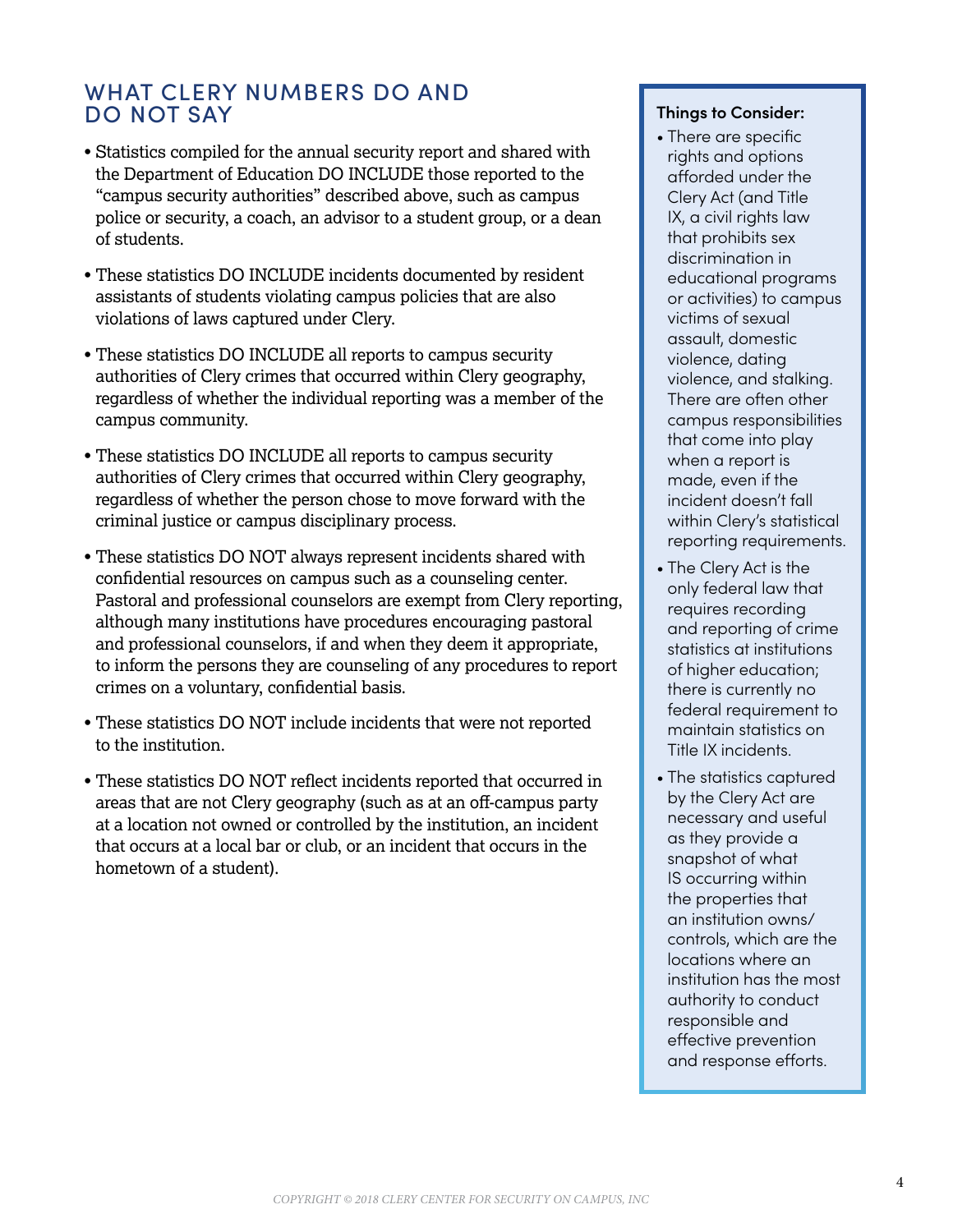## UNDERREPORTING

- Clery statistics capture reports of campus crime, but too often crimes go unreported and therefore are not captured in Clery statistics.
- A recent study conducted by the Association of American Universities (2015) shows that when it comes to crimes of sexual assault or sexual misconduct:

# **28%**

or less of even the most serious incidents are reported to an organization or agency

# **50%**

or more of victims of these serious incidents say they do not report the event because they do not consider it "serious enough"

- Further, a survey conducted by the Bureau of Justice Statistics (2016) in conjunction with RTI International for the U.S. Department of Education evaluated self-report responses from over 23,000 students at 9 schools during the spring semester of the 2014-2015 academic year. Out of the 60 completed rapes that students stated they reported to campus authorities, 40 rapes were accounted for within the Clery statistics for the institutions surveyed. As the Clery Center did not conduct the survey, the organization cannot provide sufficient context for the gap in numbers reported by students to campus authorities (40) versus the numbers accounted for by institutions within their statistics (60). Regardless, these numbers demonstrate that those that are coming forward to campus authorities are having their reports documented within Clery statistics; however, an area of concern is that only 60 out of 2,380 named completed rapes in this survey were reported to campus authorities by students (p.110).
- In the AAU survey, 63.3% of students surveyed believed if they did report something of this nature they would be taken seriously by campus officials (Association of American Universities, 2015, p.22).

## **Suggestions To Combat Underreporting:**

- RE-EXAMINE your messaging around what constitutes a reportable crime or incident on your campus and how a student or employee might report that information. Who are you leaving out of that instruction? Who are you focusing on and how?
- HIGHLIGHT your annual security report in as many forums as possible: don't let it collect dust in your Public Safety office desk. Hand it out during open houses, orientations, commencement and convocation addresses, athletic events, Greek life recruitment fairs. This document contains all the information you need to share– let it work for you.
- REMIND students regularly, through your website, emails, and social media posts, how to report crimes and to whom. Repeated exposure to this message and embedding attention to violence prevention within your campus culture WILL elicit change.